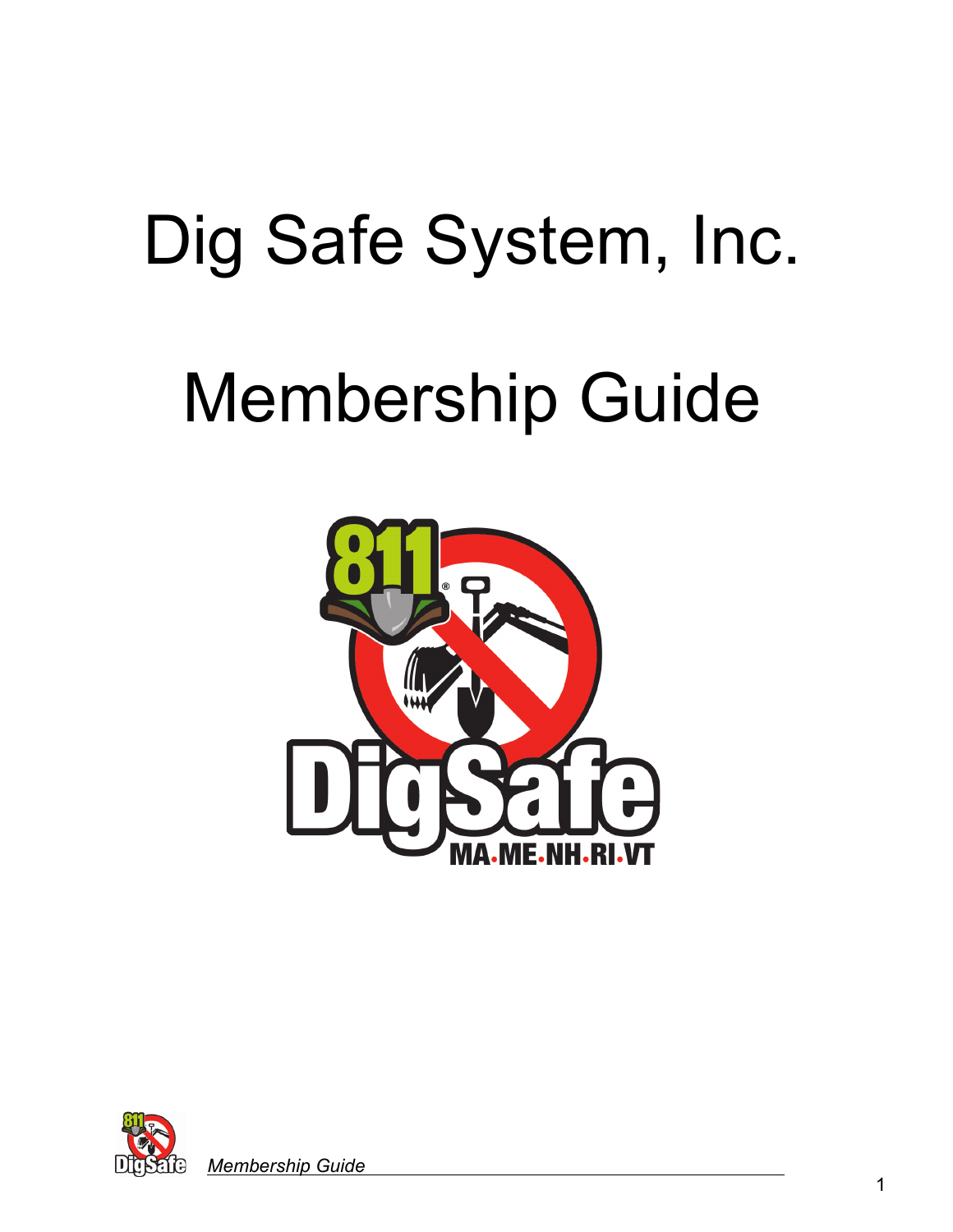## **Table of Contents**

| Introduction                           | Page 3      |
|----------------------------------------|-------------|
| <b>Responsibilities of Members</b>     | Page 4      |
| <b>Membership Types</b>                | Page 5      |
| Cost of Membership                     | Page 6      |
| <b>Call Center Operations</b>          |             |
| <b>Business Hours</b>                  | Page 7      |
| <b>Observed Holidays</b>               | Page 7      |
| <b>Member Profile</b>                  |             |
| Data Sheet                             | Page 8      |
| <b>Updating Contact Information</b>    | Page 8      |
| <b>Transmitting Tickets to Members</b> |             |
| <b>Ticket Destination</b>              | Page 9      |
| <b>Service Area Codes</b>              | Page 9      |
| <b>Transmission Issues</b>             | Page 9      |
| Off-Hours Emergency Dispatch           | Page 10     |
| How Holidays Affect Work Start Dates   | Page 11     |
| <b>Creating New Dig Safe Tickets</b>   |             |
| Exactix                                | Page 12     |
| Dig Safe Ticket Number                 | Page 12     |
| <b>Ticket Types</b>                    |             |
| Regular, Emergency, Blasting           |             |
| Violation                              | Page 13     |
| State Permit, In-Reference             | Page 14     |
| <b>Ticket Management</b>               |             |
| End of Day Audit (EOD)                 | Page 15     |
| Re-sends                               | Page 15     |
| <b>Monthly Call Report</b>             | Page 15     |
| Mapping                                |             |
| <b>Reducing Unnecessary</b>            |             |
| Notifications                          | Page 16     |
| Default Map Coverage                   | Page 16     |
| <b>Ongoing Updates</b>                 | Page 16     |
| Contact Us                             | Page 17, 18 |



 *Membership Guide* <sup>2</sup>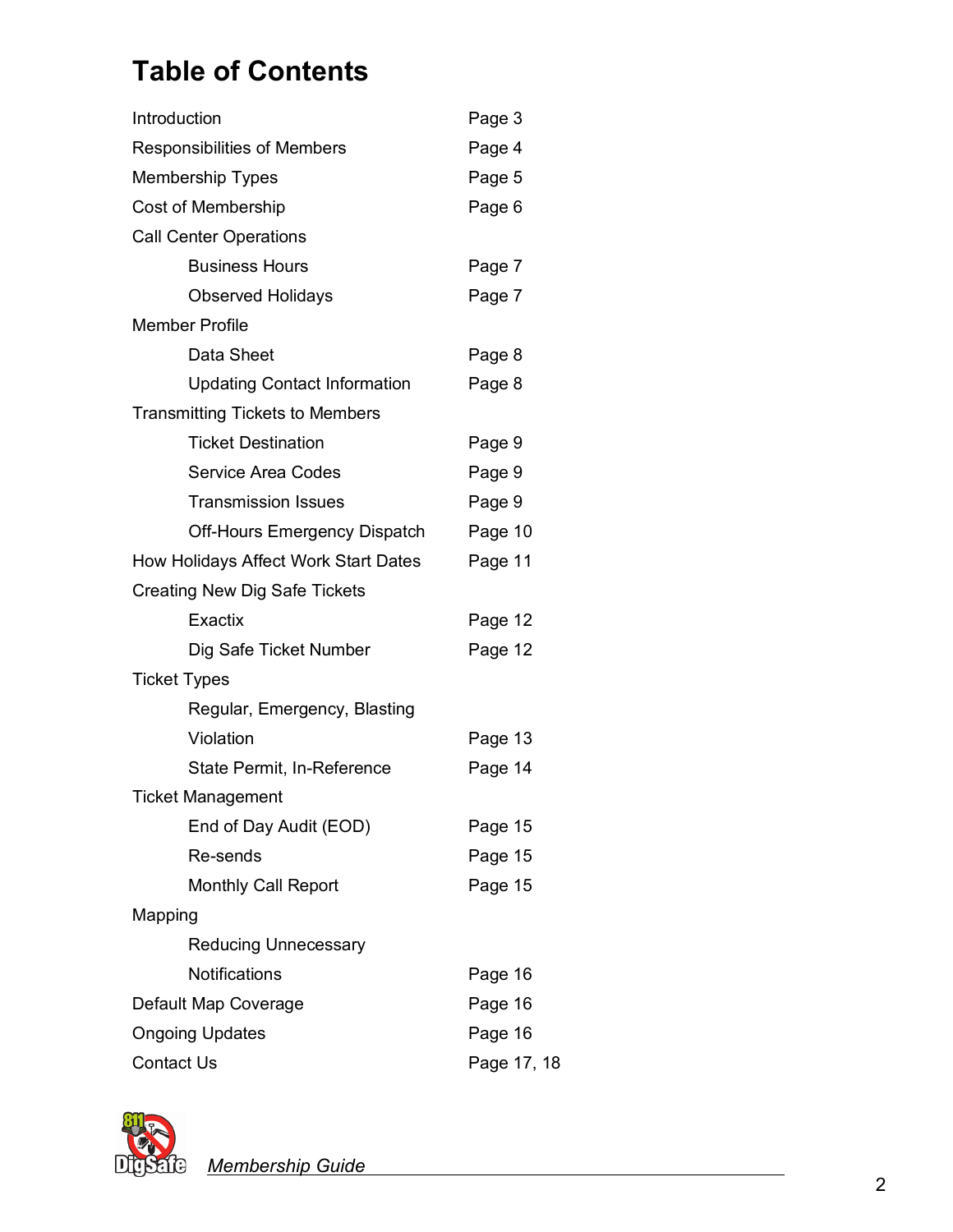## **Introduction**

Welcome to the Dig Safe program!

Our team is proud of the lasting and cooperative relationships we build with our Membership, and we look forward to helping you protect your company's underground infrastructure to avoid the danger, cost, and service loss resulting from excavation accidents.

These guidelines provide new Members with answers to the most frequently asked questions about Dig Safe's operating procedures.

If the information you're looking for isn't in these pages, call us at 811 or 877-DIG-SAFE or visit www.digsafe.com.

This Guide is updated regularly to reflect changes in policies; requirements, or new information. To stay up to date, please download a new copy of this Guide on the Membership webpage at www.digsafe.com.

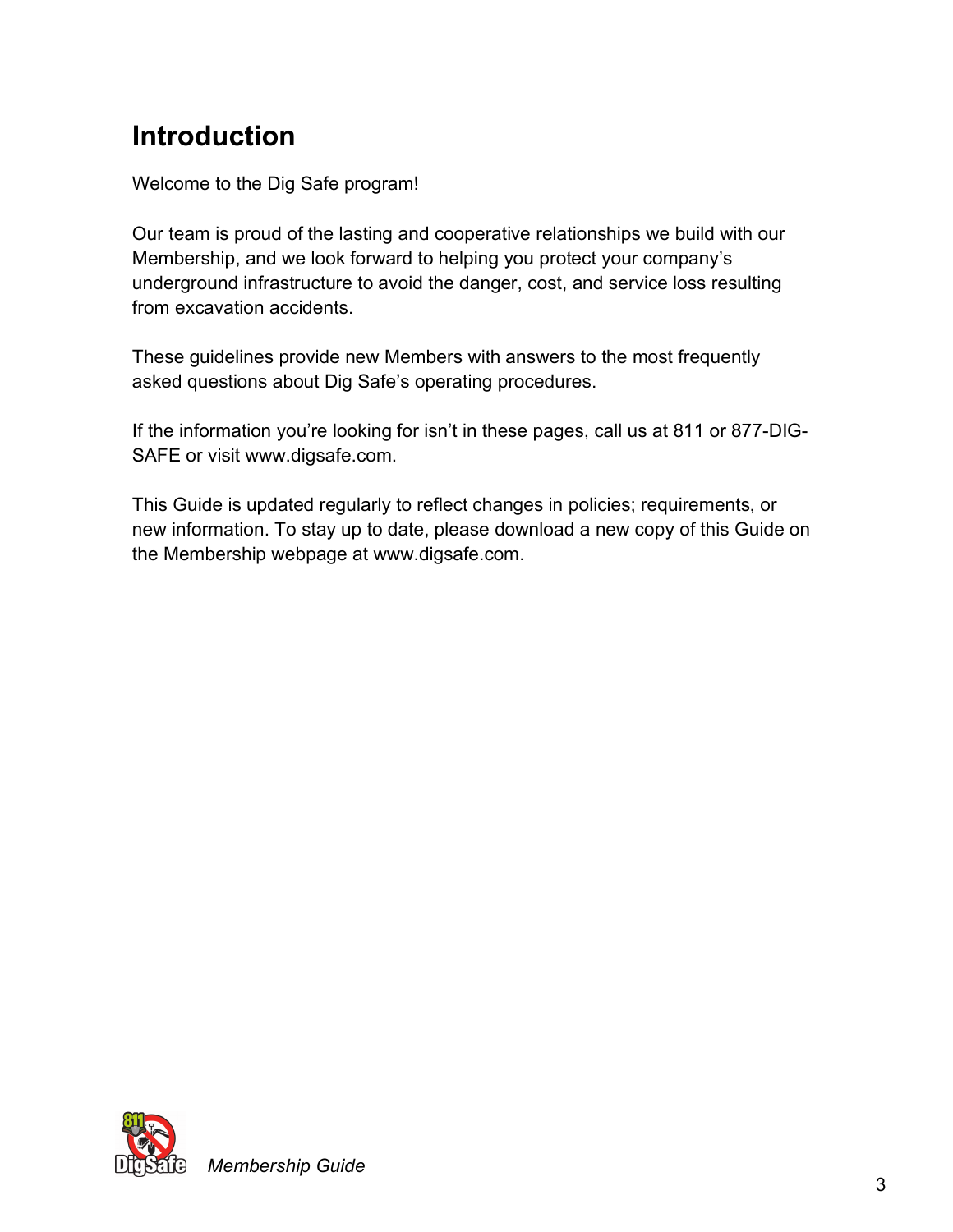## **Responsibilities of Members**

- To serve as Dig Safe's direct contact for your company. Only one individual per company can serve as a Board Member or official Contact for Dig Safe. This person is responsible to forward to important Dig Safe information and correspondence along to coworkers.
- To provide Dig Safe with service territory information to ensure proper notification of upcoming excavation projects in the vicinity of its underground facilities.
- To locate the underground facilities it owns or maintains after receipt of Dig Safe notices within its state's advance notification time requirement.
- To support Dig Safe's operating costs by paying dues to the system.
- To attend Annual Board Meetings and vote on issues as necessary.
- To promote underground damage prevention and set an example for all New England excavators by digging safely.

For a complete copy of Membership responsibilities, download our Dig Safe Bylaws on the Become a Member page at [www.digsafe.com.](http://www.digsafe.com/)

Members should also be familiar with their requirements as Facility Operators as defined in the "Dig Safe" law of the states they serve.

State laws and rules may be downloaded on the Laws and Enforcement page at www.digsafe.com.

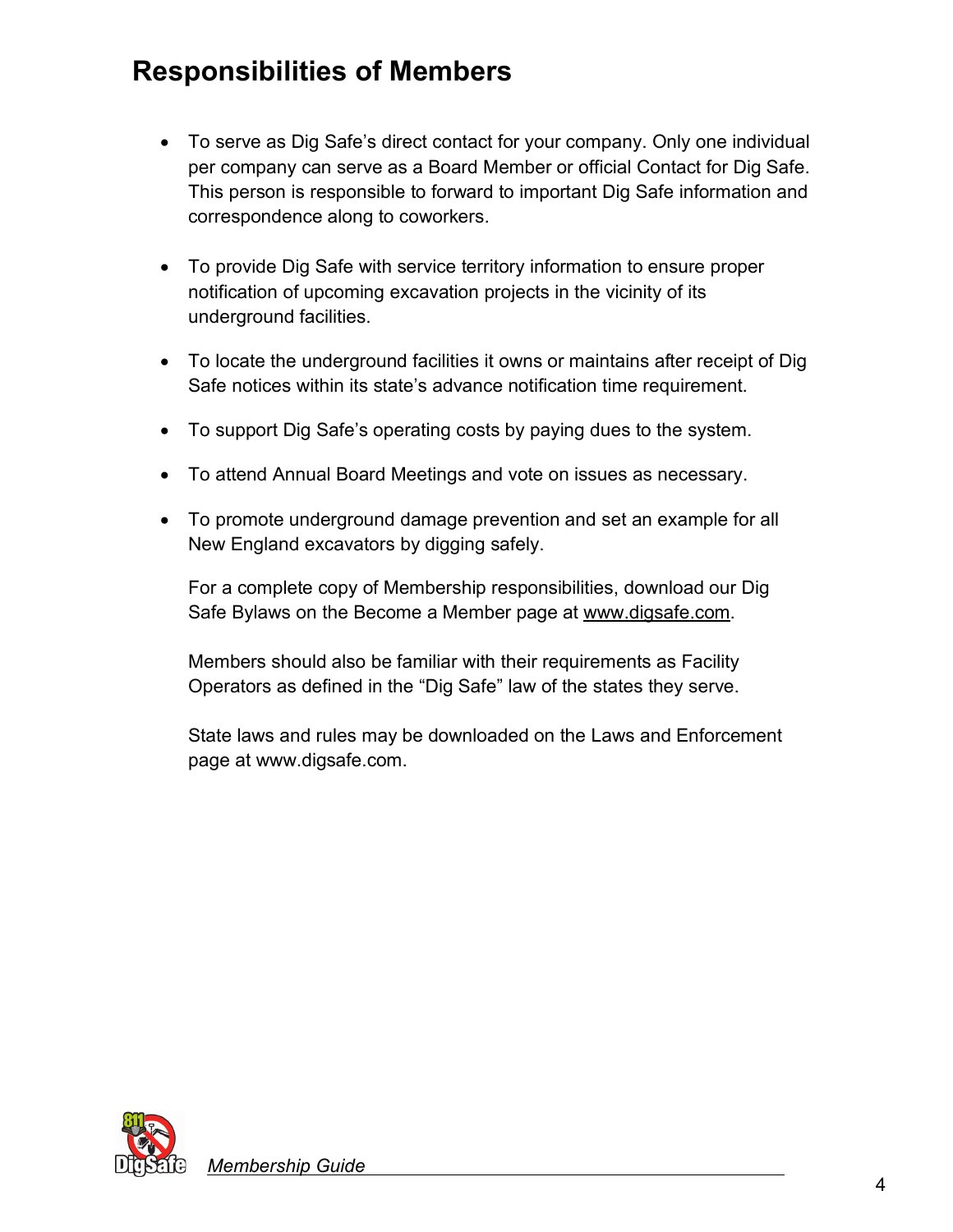## **Membership Types**

#### **Principal**

Any public utility or municipality over 100 miles of underground facilities.

#### **General**

Any public or municipal utility with less than 100 miles of underground plant.

A General Member may voluntarily become a Principal Member upon approval of the Board of Directors.

When the number of Dig Safe notifications to a General Member exceeds an average of 300 tickets per month over a 12-month period, they are reclassified as a Principal Member and share costs as a Principal Member.

#### **Non-Utility**

Any private non-utility company who wishes to protect their underground facilities. Membership is voluntary and not required by state law.

All Non-Utility members are subject to the approval of the Board of Directors.

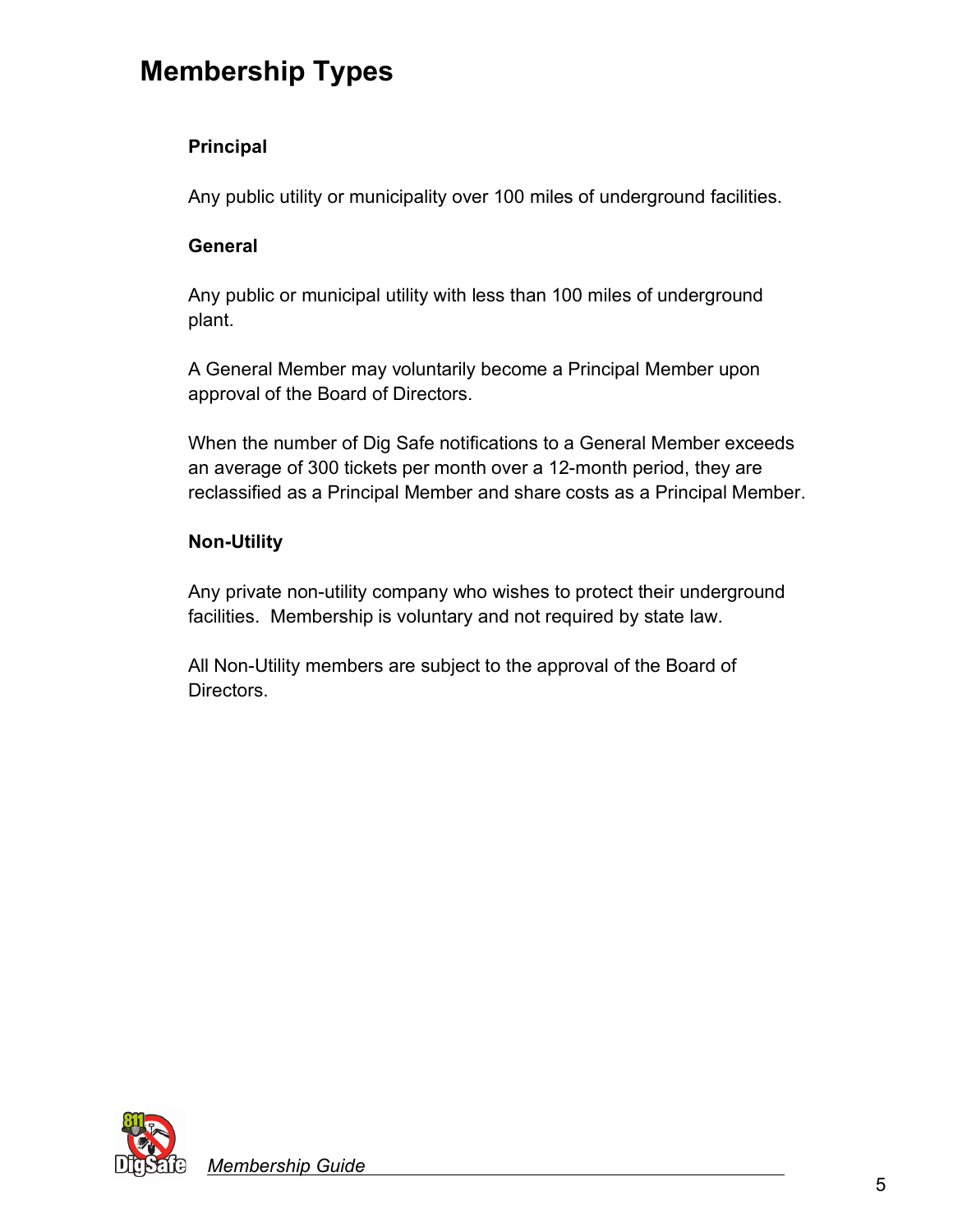### **Cost of Membership**

#### **Principal**

Principal Members are billed monthly. To determine a Principal Member's share of the cost, the following are considered:

- 1) Allocation of Corporate Cost by State Based on the number of inward notices received for that state, divided by the total number of inward notices received by the center for that month.
- 2) Cost of Outward Distribution Includes communication costs distributed by the state. A member's cost is determined by a percentage, which is derived by dividing the total number of calls sent to that member by the total number of calls sent to each state.
- 3) Member Share Each member is billed for Item # 1 based on the member's trench miles of underground facilities protected in that state, divided by their share of distribution costs as allocated in Item # 2. The minimum share for a member in Item #1 is .1% per state in which the member operates. Principal members are required to report their trench miles annually to Dig Safe upon request.

#### **General**

General Members are billed quarterly. The rate is \$1.00 per ticket.

#### **Non-Utility**

Non-Utility Members are billed quarterly. The rate is \$1.00 per Dig Safe ticket in addition to a \$75.00 membership fee.

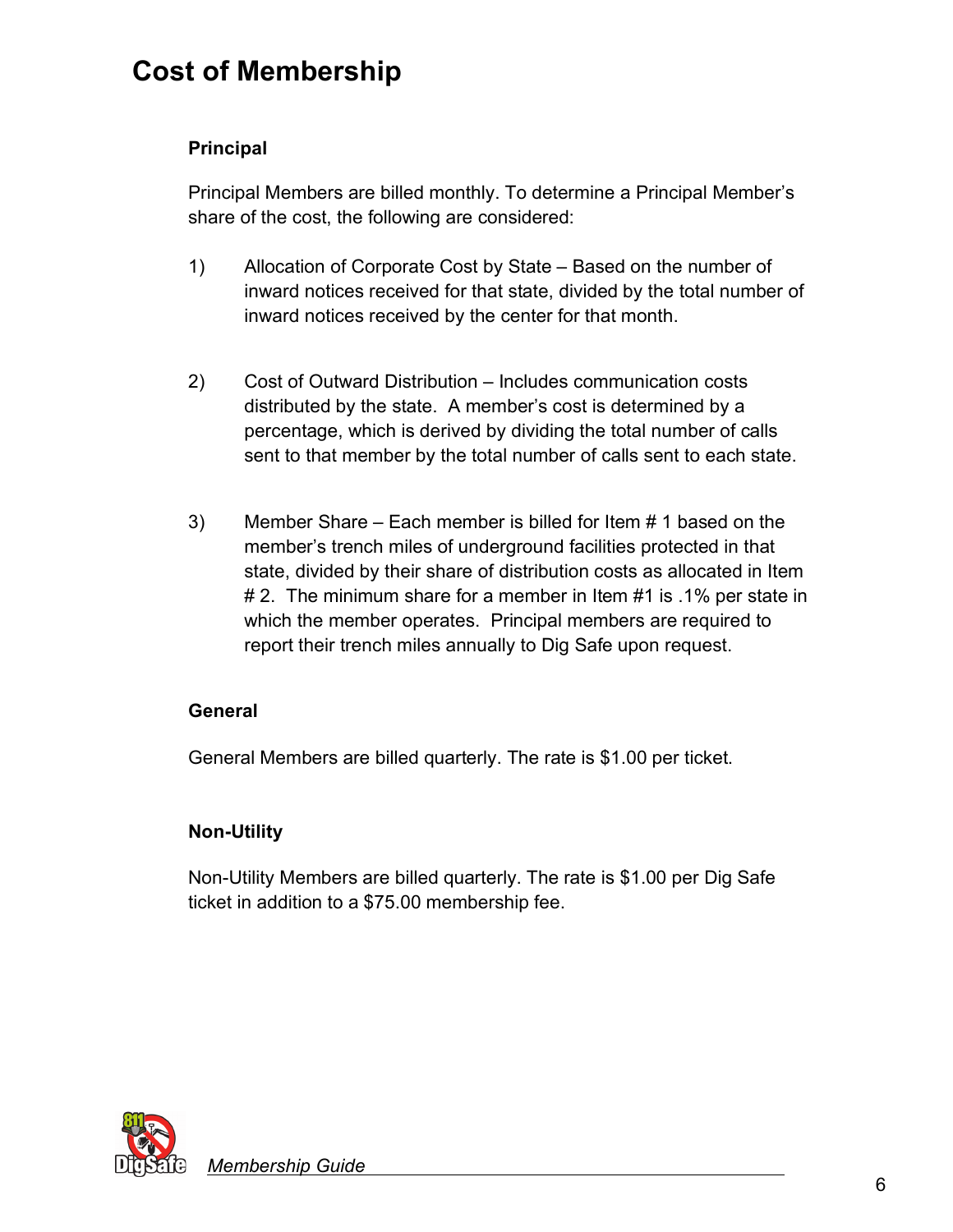## **Call Center Operations**

#### **Business Hours**

Dig Safe is open for business Monday through Friday, from 6:00am to 6:00pm. During this time both regular and emergency locate requests are accepted from excavators in Massachusetts, Maine, New Hampshire, Rhode Island and Vermont.

The toll-free number to reach Dig Safe is 811, or 888-DIG-SAFE.

Excavators may also process both Regular and Emergency Dig Safe tickets 24/7/365 with Exactix, our web-based platform for creating and managing Dig Safe tickets. See page 11 for more information about Exactix and web ticket entry.

Dig Safe has partnered with Dig Safely New York to receive off-hours calls for Emergency Tickets.

#### **Observed Holidays**

| New Year's Day              |  |  |
|-----------------------------|--|--|
| M.L.K. Day                  |  |  |
| President's Day             |  |  |
| Patriot's Day (MA, ME only) |  |  |
| <b>Memorial Day</b>         |  |  |
| Juneteenth                  |  |  |
| Independence Day            |  |  |
| Victory Day (RI only)       |  |  |

Battle of Bennington Day (VT only) Labor Day Columbus Day Election Day (NH only) Veteran's Day Thanksgiving Day Christmas Day

See page 11 to learn how holidays affect the Work Start Dates of Regular Tickets.

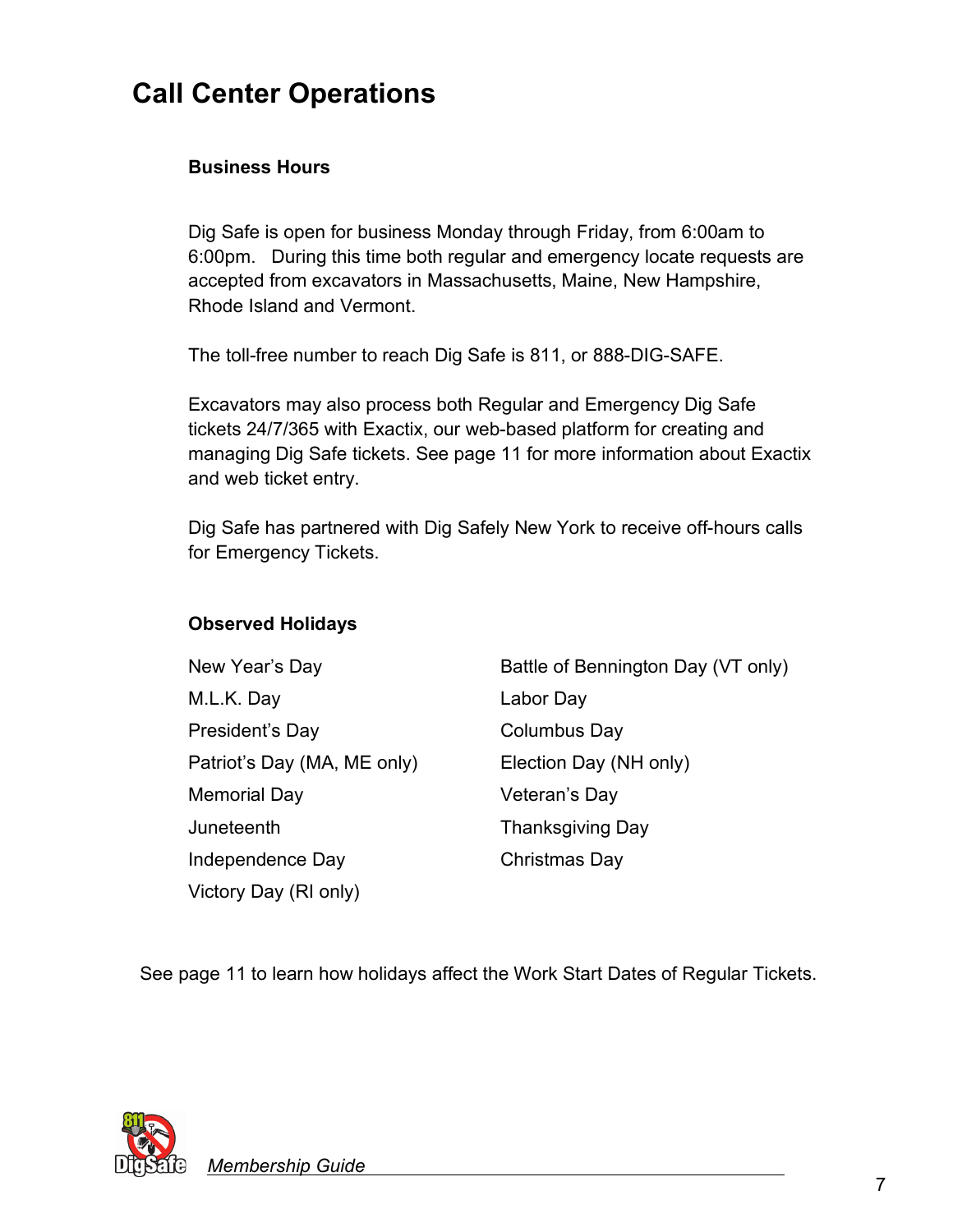### **Member Profile**

#### **Data Sheet**

The Dig Safe Data Sheet provides us important information about your company. Download our Data Sheet on the Become A Member webpage at [www.digsafe.com.](http://www.digsafe.com/) We need the following information:

- Name of the Dig Safe Board Representative for Principal Members, or the appointed Contact for General Members.
- Billing Department contact
- Daytime phone number, and off-hours number for dispatching Emergency Tickets.
- Hours of operation. If your company closes before we do, we will contact your designated off-hours number for Emergency Tickets.
- Type of facilities to protect (i.e., water, sewer, gas, fiber)
- Total number of trench miles (or street miles) to protect.
- State(s) and municipality(ies) in your service territory where you plan to protect underground facilities.
- Dedicated email address to send Dig Safe locate requests.
- Mapping option preference. See page 16.

#### **Updating Contact Information**

Members are responsible to update their company information, so our Member Profile is current. Please send an email request to change the following:

- Company name
- Board Member or Contact Person
- Billing Contact Person
- Mailing Address
- Permanent or temporary Daytime phone numbers, or Emergency phone numbers for off-hours dispatch
- Hours of Operation
- Changes to mapping procedure or service territory updates
- Dedicated email address to send tickets.

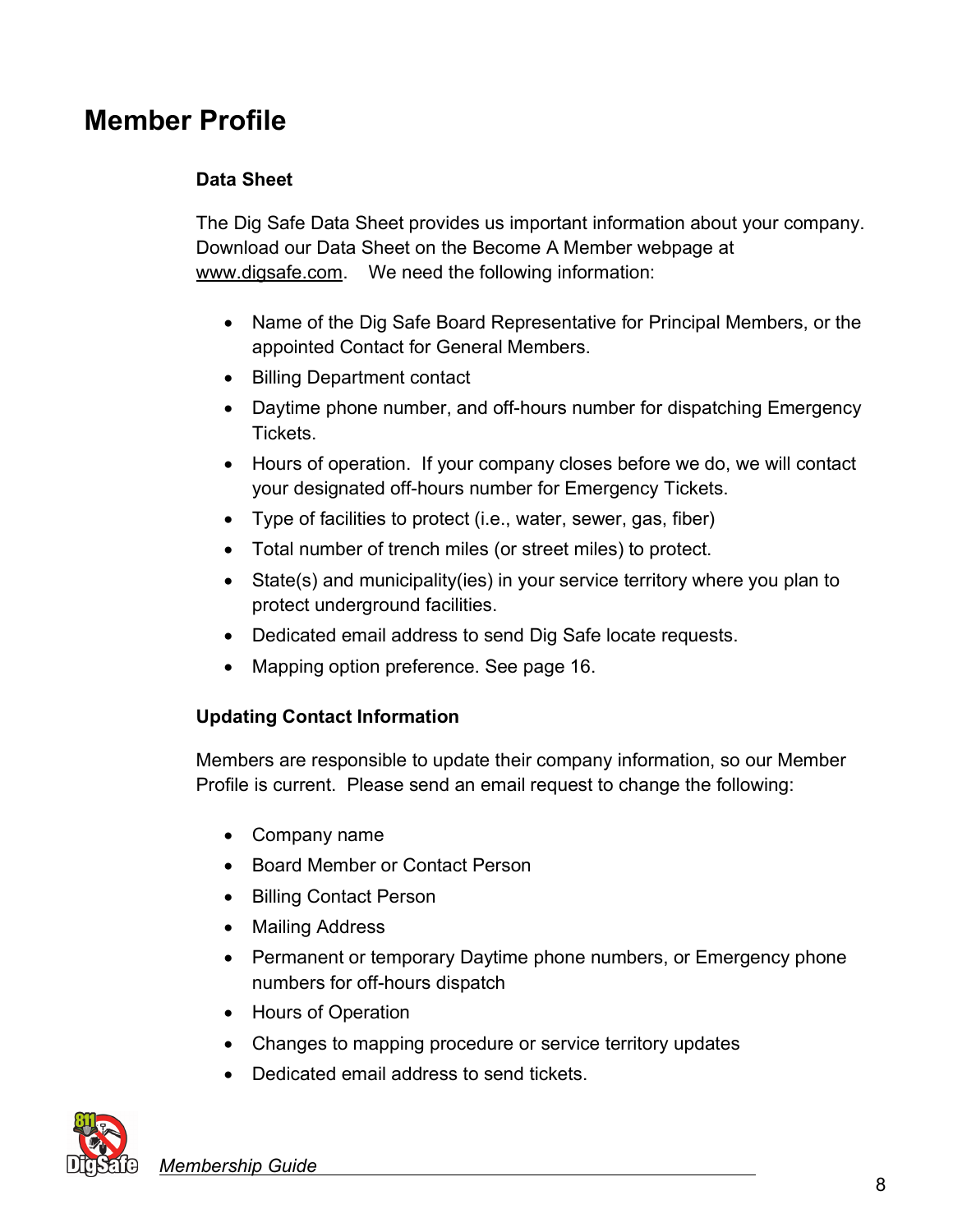## **Transmitting Tickets to Members**

#### **Ticket Destination**

A dedicated email address must be created for the sole purpose of receiving Dig Safe tickets, so they are not lost in a crowded Inbox or inadvertently deleted.

- The email address should be accessible to fellow employees so they may receive tickets if the primary contact is out of the office.
- If the person or department responsible for monitoring incoming tickets is unavailable for any period of time, you must provide a temporary email address well in advance.

Dig Safe Tickets are sent to only one email address per Member company. To forward incoming tickets to others, a Member must establish an internal process to send to additional destinations.

#### **Service Area Codes**

Every new Dig Safe Member is assigned a Service Area Code that our system recognizes as your destination to send tickets. Please refer to your Service Area Code when contacting us with any type of transmission problem or request.

#### **Transmission Issues**

On business days, Dig Safe supervisors regularly check to make sure Members are receiving tickets successfully. If messages are not transmitting to a particular Service Area Code, a supervisor will contact the Member to troubleshoot. If a communication problem affects the delivery of Dig Safe tickets, contact a supervisor at 877-DIG-SAFE as soon as possible.

If a communication problem prevents Dig Safe from sending tickets to a Member's dedicated email address, a supervisor will ask for a temporary alternate email address to send tickets to until the problem is resolved.

A supervisor will then send a test message to the Service Area to confirm successful transmission. It is important for the Member to confirm that all transmitted tickets have been received, and request that we re-send any missing tickets.

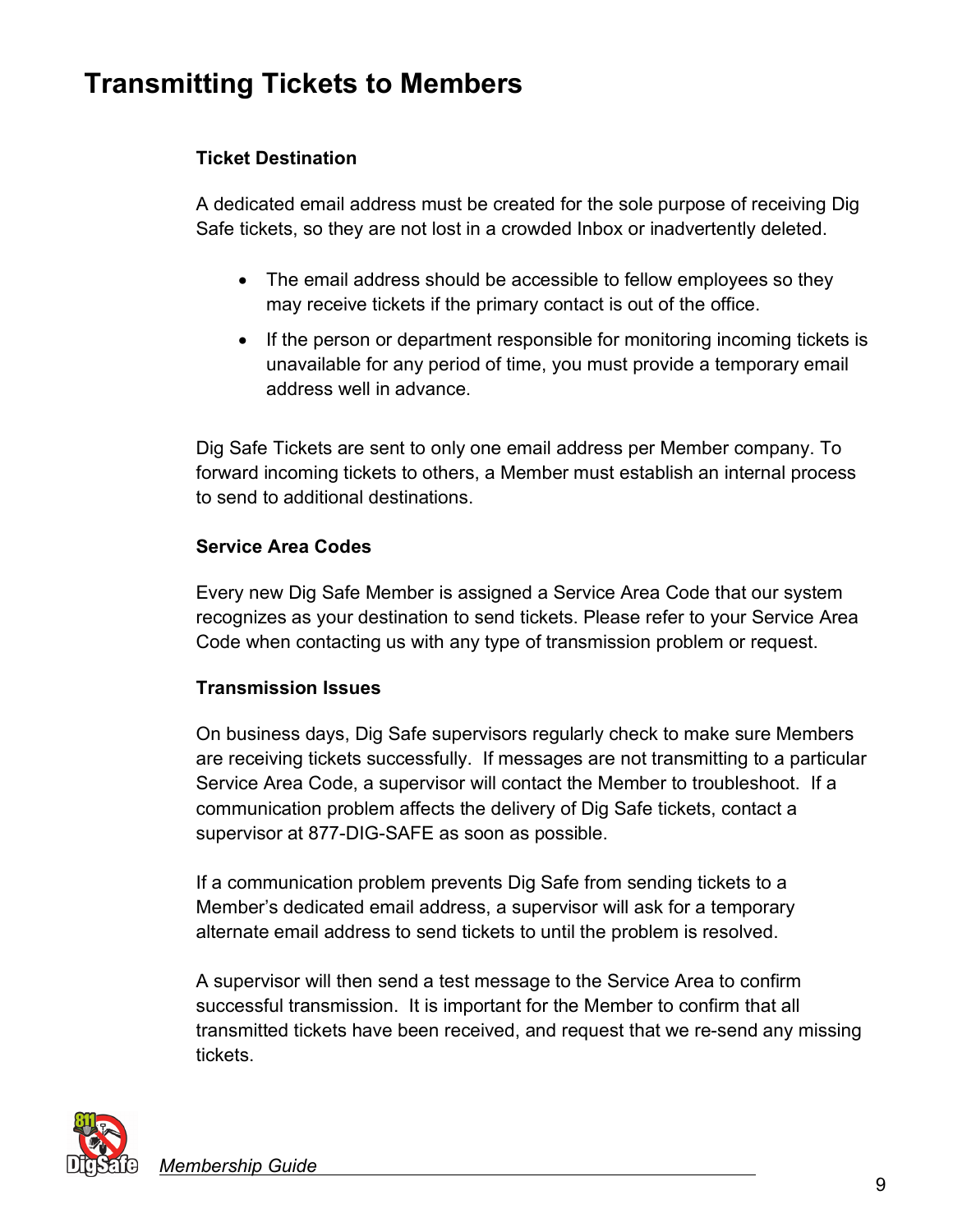#### **Off-hours Emergency Ticket Dispatch**

Dig Safe transmits tickets by email to Members 24/7/365. It is important for Members to frequently monitor their incoming Dig Safe emails to check for Emergency Tickets that need an immediate response.

Dig Safe also places a manual call to the notified Members to confirm an Emergency Ticket was received:

- During off hours on weeknights and weekends.
- When a communication issue that prevents a Member from receiving tickets
- On an observed holiday (see page 7).

Only one manual phone call is placed to confirm a Member receives an Emergency Ticket. It is important to confirm that someone can be reached using the off-hours phone number provided to us.

It is a Member's responsibility to update off-hours emergency phone numbers as necessary. Contact a supervisor at 877-DIG-SAFE as soon as possible to update your off-hours phone number.

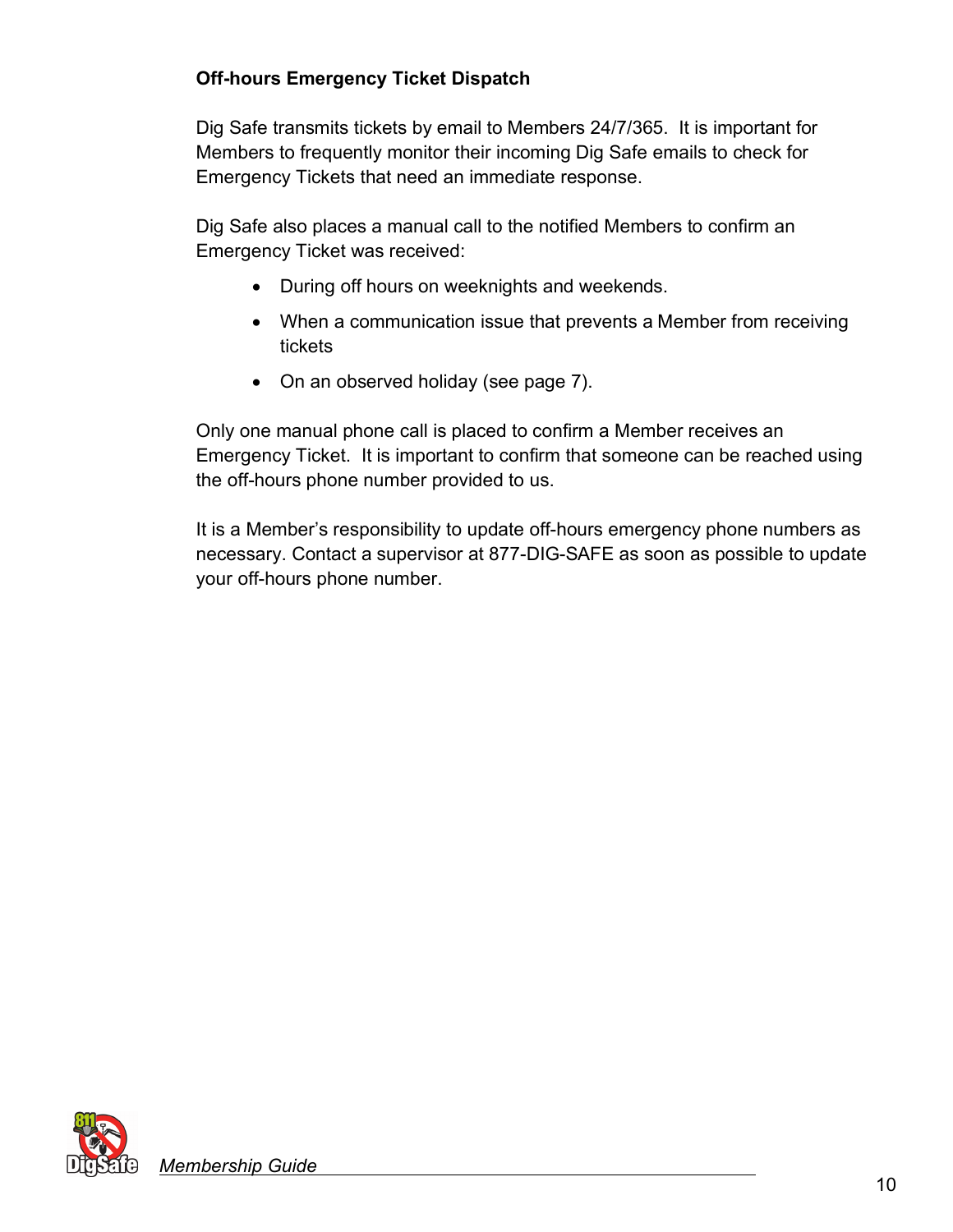#### **How Holidays Affect Work Start Dates**

Weekends and observed holidays\* do not count toward the Work Start Date of a Regular Ticket (\*see page 6).

Work Start Dates (72 or 48 business hours) are pushed forward an extra day for tickets in states that observe a holiday.

This policy ensures Members do not sacrifice a full day to respond, and are allowed the full 2- or 3-day timeframe needed to mark their facilities on time.

#### **Examples**

• **VJ Day** is a state holiday observed in Rhode Island.

Dig Safe is open on this holiday, because VJ Day is not observed in Massachusetts, where Dig Safe is located.

The start date is pushed out an extra day for Rhode Island tickets.

• **Patriot's Day** is a state holiday observed in Massachusetts and Maine.

Dig Safe is open on Patriot's Day, however, most Members are closed.

The start date is pushed out an extra day for tickets in Massachusetts and Maine.

• **Election Day** is a state holiday observed in New Hampshire, on even years.

Dig Safe is open on this holiday, because Election Day is not observed in Massachusetts, where Dig Safe is located.

The start date is pushed out an extra day for tickets in New Hampshire.

• **Battle of Bennington Day** is a state holiday observed in Vermont.

Dig Safe is open on this holiday, because Battle of Bennington Day is not observed in Massachusetts, where Dig Safe is located.

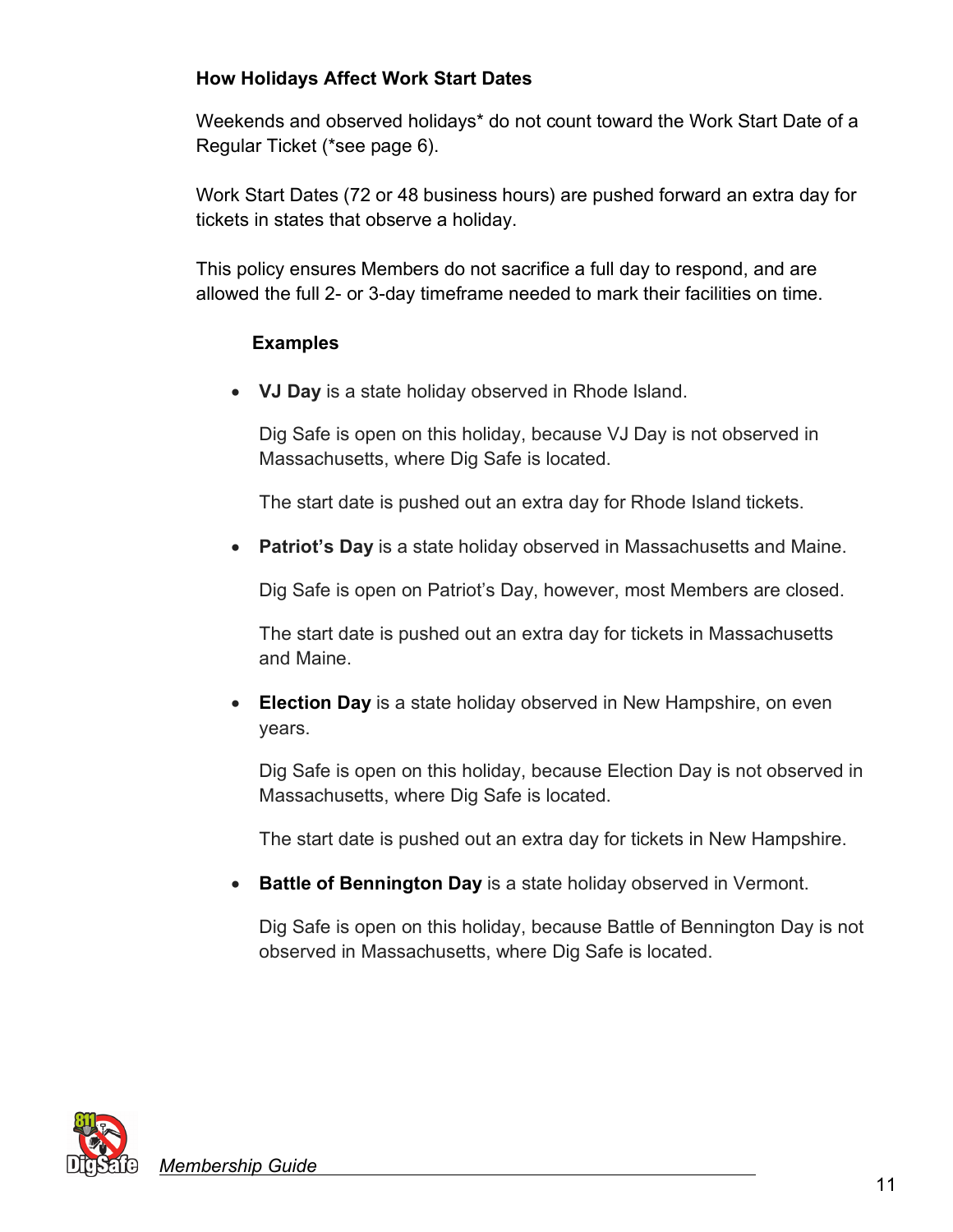## **Creating New Dig Safe Tickets**

#### **Exactix**

It's easy for Members and Excavators to submit Regular and Emergency Tickets with Exactix, Dig Safe's web platform, available 24/7/365.

The Exactix dashboard also makes it simple to renew, print and organize tickets. Sign up or Sign In to Exactix: http://www.digsafe.com/exactix.php

#### **Information Needed for a New Ticket**

Whether applying for Dig Safe Tickets online or by phone, be prepared to provide the following information:

- Excavator's Name
- Company Name
- Mailing Address
- Phone Number
- Email Address
- Business Hours
- Location of Excavation
- Nearest Cross Street(s)
- Type of Work
- Area of Work
- Excavator Doing Work

#### **Dig Safe Ticket Number**

Dig Safe Tickets are assigned an 11-digit number that follows a logical sequence, and when broken down can help you estimate when the ticket was taken. As an example, the following ticket was processed on March 23, 2021.

#### **20211212581**

| 2021  | Year                                     |
|-------|------------------------------------------|
| 12    | <b>Week of Year</b>                      |
| 12581 | <b>Number of Tickets Taken That Week</b> |

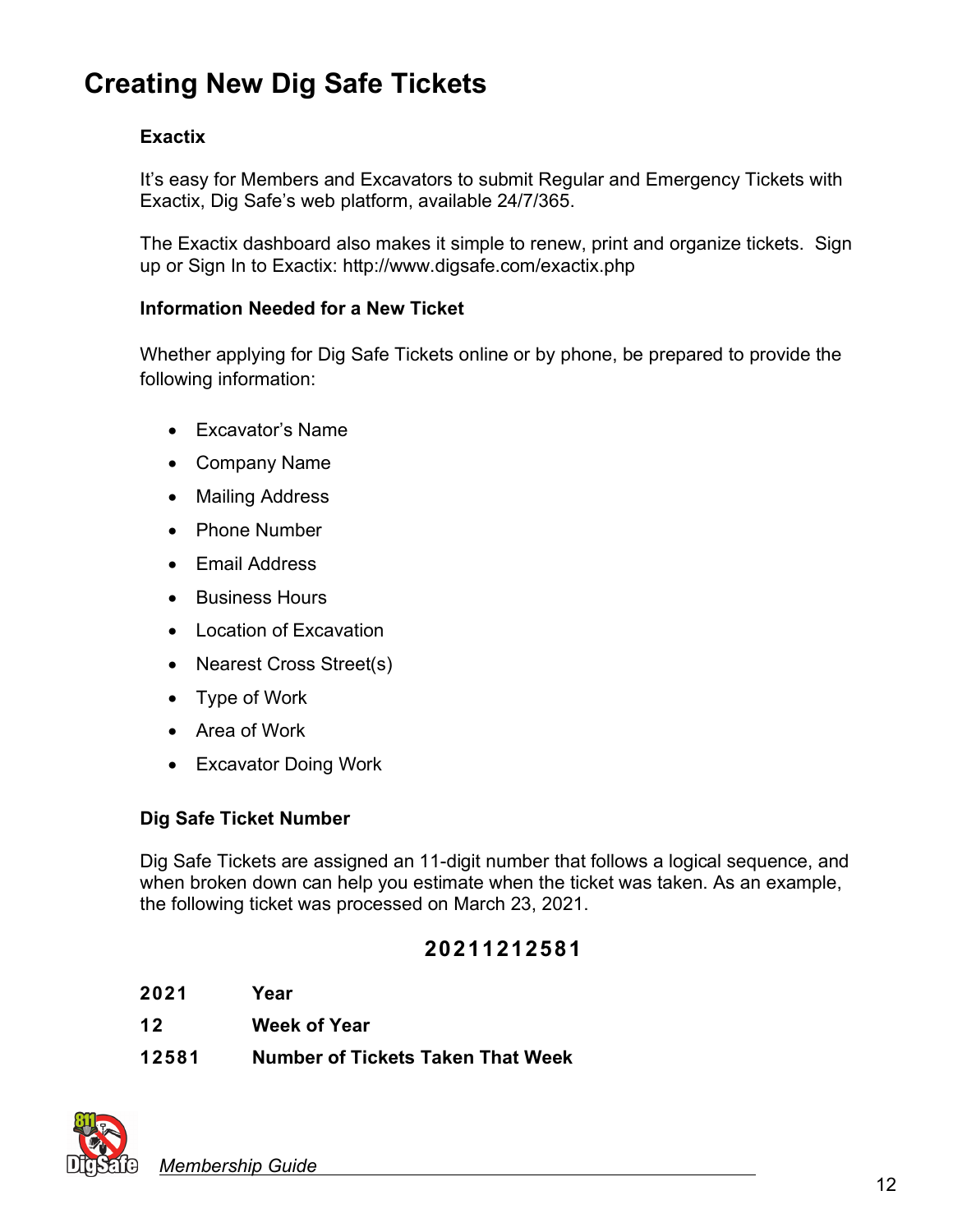#### **Ticket Types**

Members and Excavators may apply for the following types of tickets by calling 811, or using Exactix online at [www.digsafe.com.](http://www.digsafe.com/)

#### **Regular**

A Regular Ticket is for scheduled, non-emergency work. Regular Tickets require an advance notice of 72 hours in Massachusetts, Maine, New Hampshire and Rhode Island, and 48- hours in Vermont, not including weekends and holidays.

#### **Emergency**

An Emergency Ticket is for excavation work that must begin immediately. Emergencies must be submitted on the actual day the work will start, and not any days in advance.

Note: In Maine, the excavator is required to start the excavation within 12 hours of notification.

#### **Blasting**

The word "Blasting" appears at the top of the ticket to indicate that the company intends to blast at that location.

#### **Violation**

A Violation Ticket is assigned for one of two reasons:

- 1) The Excavator choses to dig before the state's legal advance notice requirement of 48 or 72 business hours; or
- 2) The Excavator damaged an underground facility without a Dig Safe ticket for that jobsite.

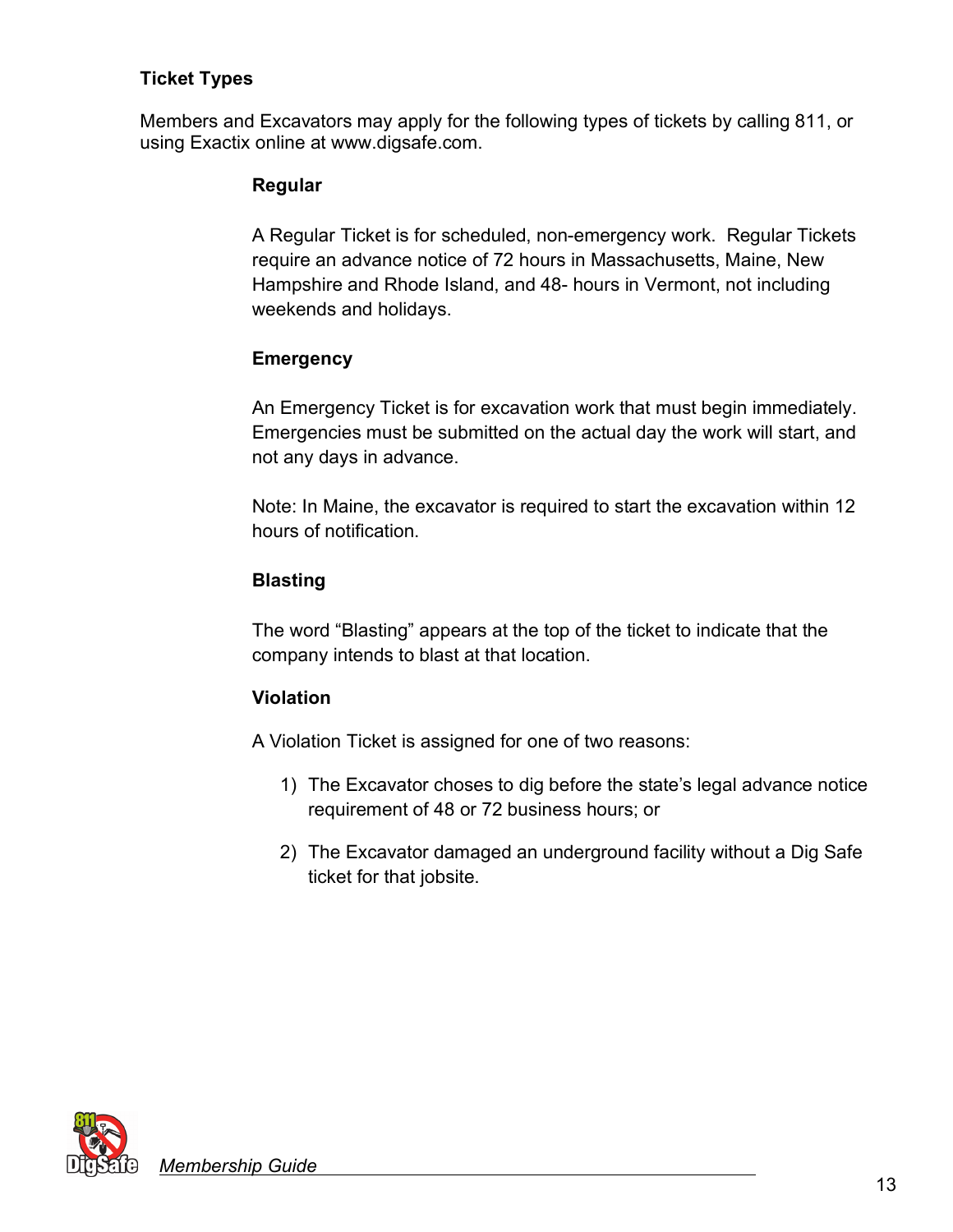#### **State Permit**

Our State Permit ticket option is for Excavators and Members who need a Dig Safe number to complete an application from a local or state authority, even if the proposed excavation work will not start within 30 days.

Unlike a Regular Ticket, the notified Members on a State Permit are not required to respond.

And, the Work Start Date for a State Permit is automatically pushed forward 30 days, so the ticket is already expired, and cannot be confused with a Regular Ticket for excavation work.

When applying for a State Permit, Excavators and Members must acknowledge that:

- State Permit tickets are not legal permits to dig.
- The notified members will not respond to mark.
- A Regular Ticket must be submitted at least 72 business hours (48 in Vermont) before excavation work can begin.

#### **In-Reference**

An In-Reference ticket attaches a follow-up message to an existing Dig Safe ticket.

It includes the original ticket number the message refers to, the location of the excavation, the Excavator's contact information, and message to relay to our Member Companies.

Typical In-Reference messages are sent to:

- Clarify information on a ticket
- Provide additional information to help utility locators find the job site
- Add a sub-contractor to the ticket
- Request remarks
- Report damage to an underground facility
- Request an on-site meeting

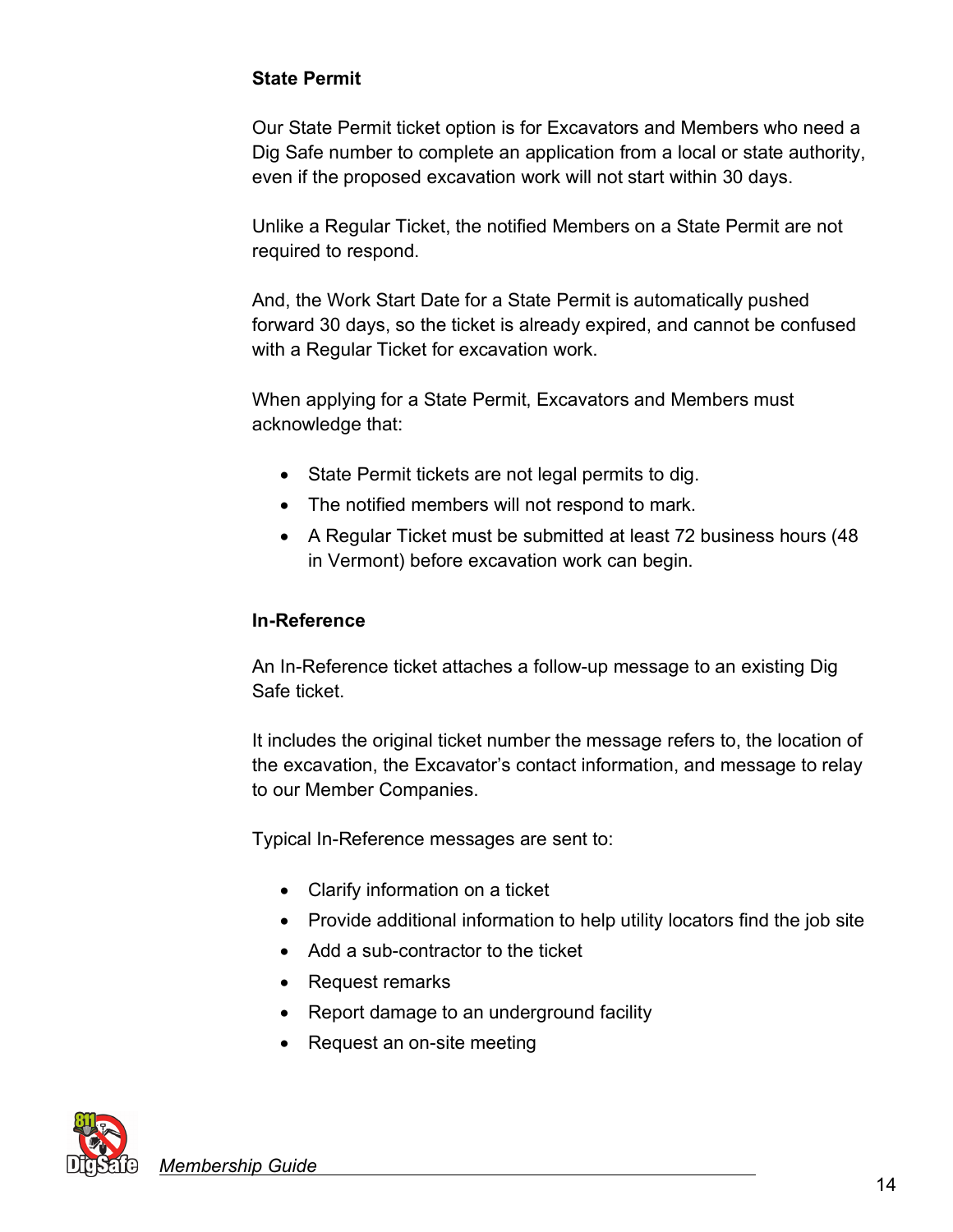#### **End of Day Audit (EOD)**

Each night, Dig Safe sends a summary of all tickets sent to a Member's Service Area Code that day.

It is important for Members to compare the tickets they received that day with the EOD list to determine if any are missing.

#### **Re-sends**

If a Member does not receive a ticket, or a range of Dig Safe tickets, contact a supervisor at 877-DIG-SAFE (877-344-7233) to request a re-send of the missing tickets.

#### **Monthly Call Reports**

A report called Tickets Assigned to Service Areas provides the total annual number of tickets a Member receives (by month) and is available on the Members Only webpage at www.digsafe.com.

This is a password protected page. Please contact 877-DIG-SAFE for the password.

A Member's Service Area Code is needed to research ticket data.

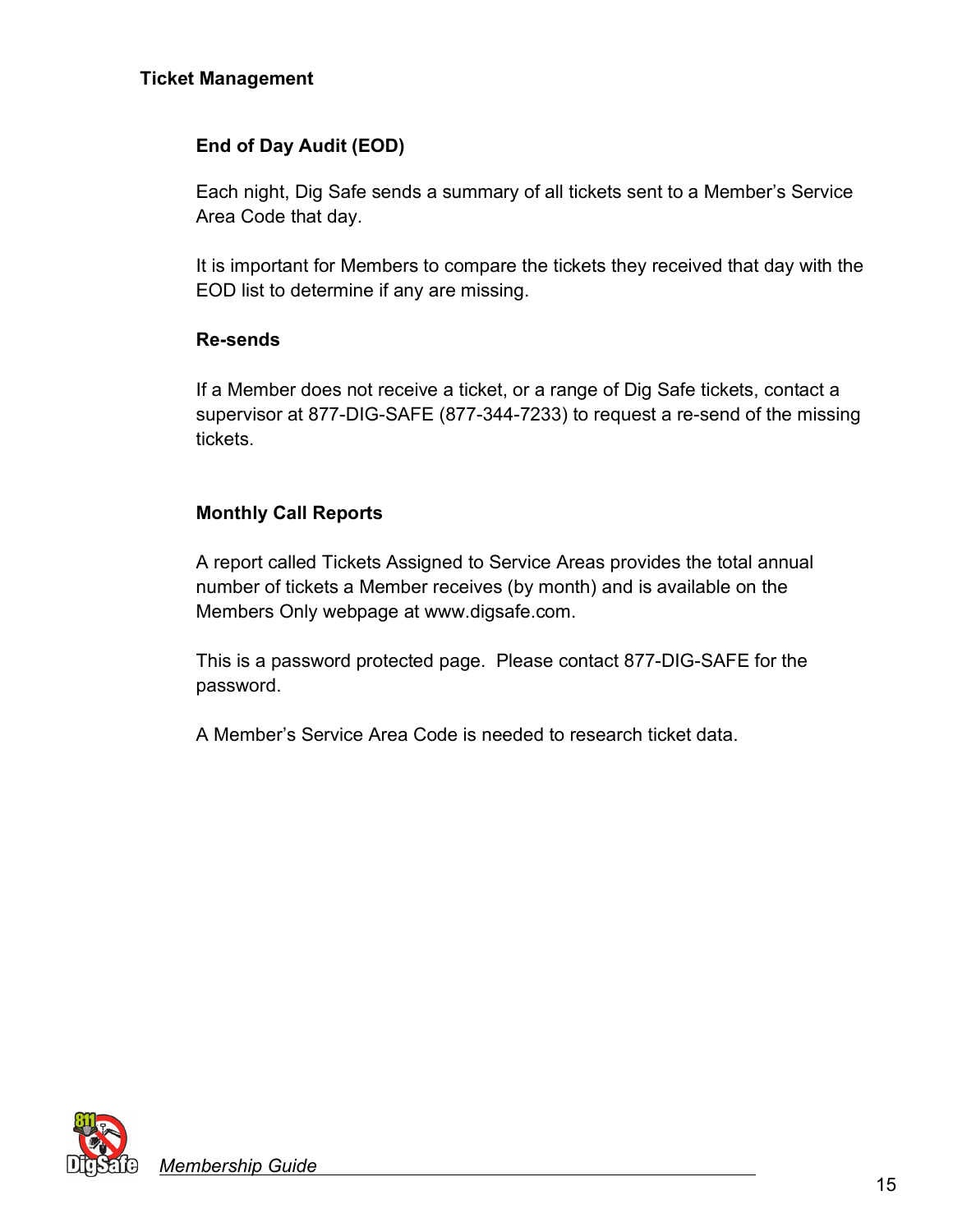## **Mapping**

#### **Reducing Unnecessary Notifications**

Dig Safe uses a GIS/GPS system to screen tickets so Members are not notified for areas where they do not own or maintain underground facilities.

If a Member chooses to filter out tickets, they must provide digital map data of their territories for Dig Safe to upload.

For a list of compatible data formats, including GPS coordinates and Google Earth Format, go to the Become a Member webpage at [www.digsafe.com](http://www.digsafe.com/) to download a PDF titled "GIS Specs for Dig Safe Utility Coverage Data. "

Members are also able to view and manage their own map data by asking to be set up in Exactix with a Service Area Review role.

#### **Default Map Coverage**

A member may choose to receive all tickets in a municipality they serve by choosing Default coverage.

#### **Ongoing Updates**

It is the Member's responsibility to make certain that Dig Safe's digital map is current.

If a company installs new underground facilities, it is important that these areas are reflected on Dig Safe's digital map.

The initial upload of data is complimentary. Additional updates thereafter are assessed at \$180.00 per hour, and are listed as separate line items on a Member's next invoice.

For help with mapping options and submitting digital map data, contact:

Brian Wegner GIS Analyst / Mapping Coordinator 317-826-2560 Brian.Wegner@DigSafe.com

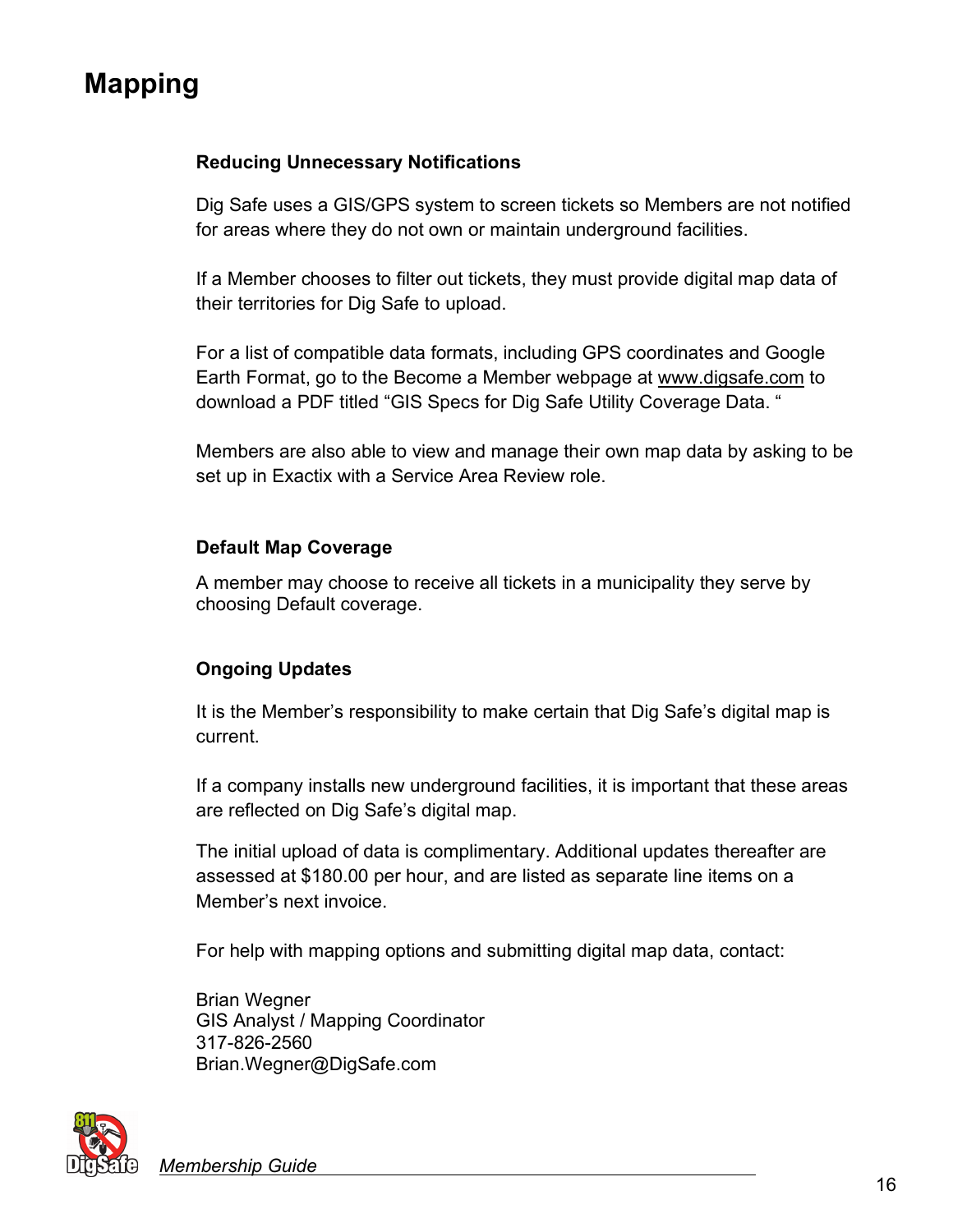## **Contact Us**

#### **Address**

Dig Safe System, Inc. 11 Upton Drive Wilmington, MA 01887

#### **Toll Free Number**

|         | To apply for Dig Safe Tickets: | 811                                                   |
|---------|--------------------------------|-------------------------------------------------------|
|         | To apply online with Exactix:  | www.digsafe.com/exactix.php                           |
| Website | www.digsafe.com                |                                                       |
|         | <b>Management Team</b>         |                                                       |
|         | <b>Bob Finelli, President</b>  | 781-721-1191 ext. 3001<br>Robert.Finelli@DigSafe.com  |
|         | Amy Worden, Director           | 781-721-1191 ext. 3002<br>Amy.Worden@DigSafe.com      |
|         | Sheriann O'Brien, Manager      | 781-721-0990 ext. 3006<br>Sheriann.Obrien@DigSafe.com |
|         | Lisa Powers, PR Director       | 781-721-1191 ext. 3003<br>Lisa.Powers@DigSafe.com     |
|         | <b>Supervisors</b>             |                                                       |
|         | Cecilia Brown                  | 781-721-0990 ext. 3004<br>Cecilia.Brown@DigSafe.com   |
|         | Sara Gigli                     | 781-721-0990 ext. 3011<br>Sara Gigli@DigSafe.com      |
|         |                                |                                                       |

Tricia Hernandez 781-721-0990 ext. 3034 Patricia.Hernandez@DigSafe.com



 *Membership Guide* <sup>17</sup>